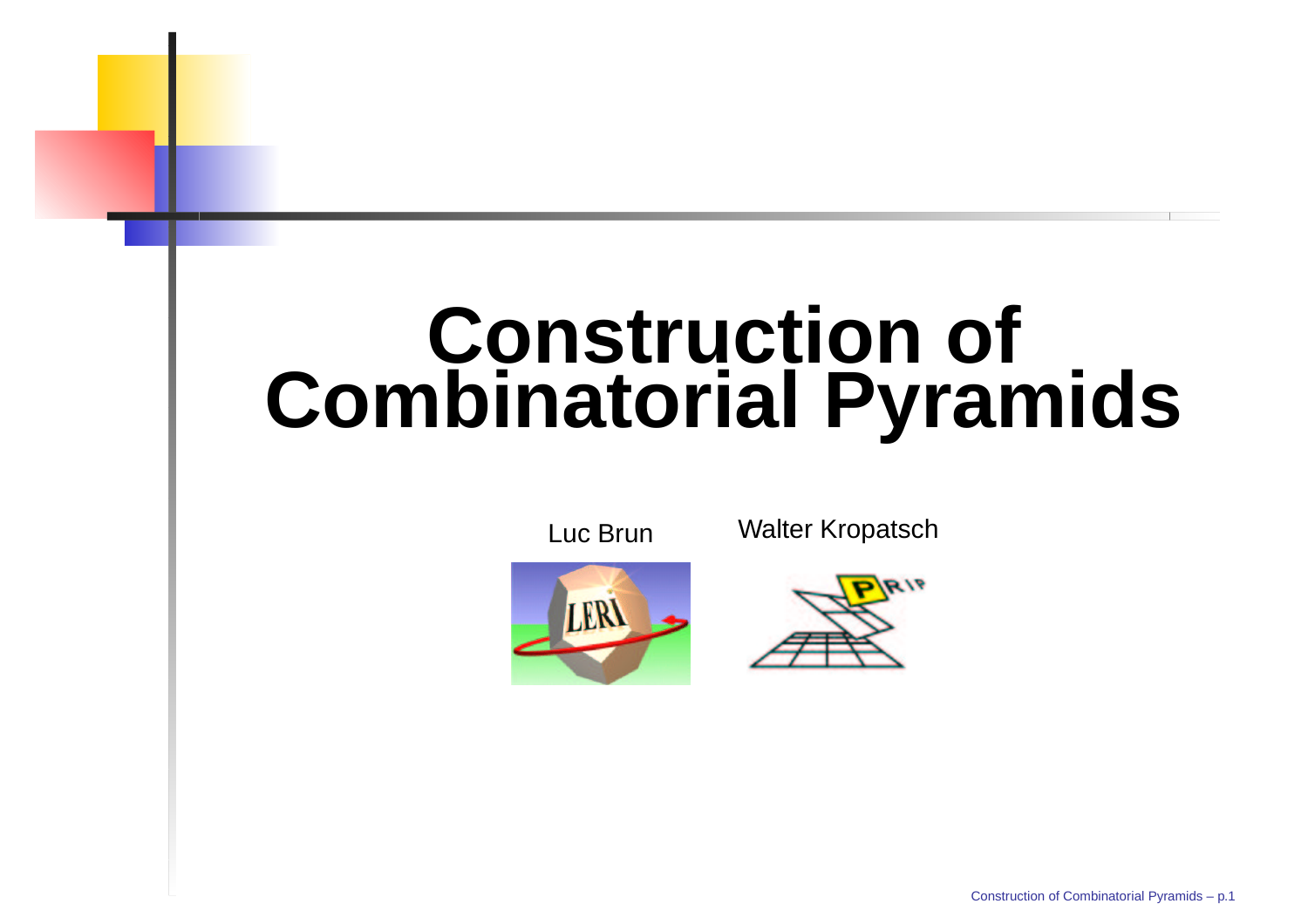# **Content**

■ Combinatorial maps,

Build kernels : Union & Find,

Encode the pyramid : implicit,

Conclusion.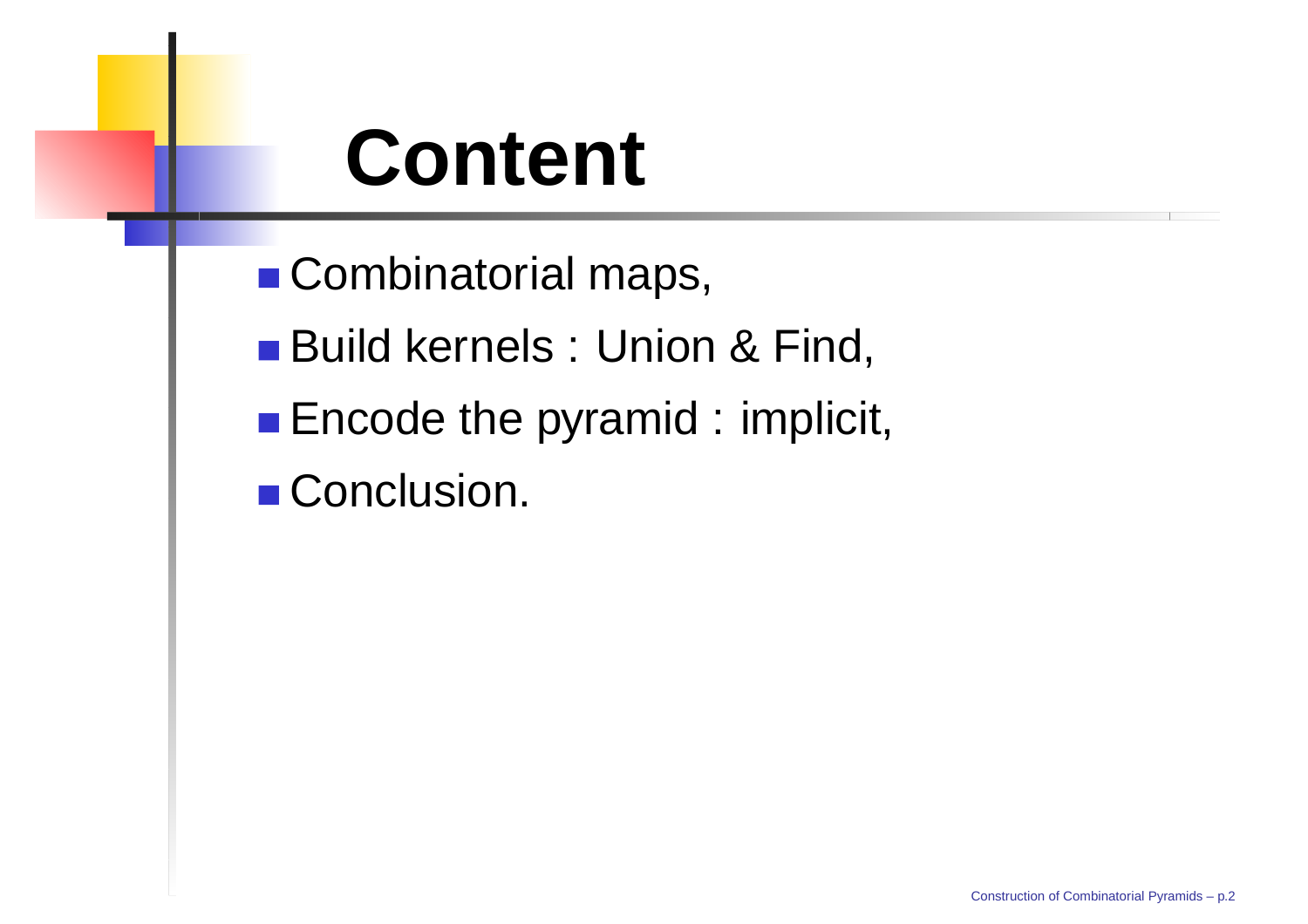# **Combinatorial maps**

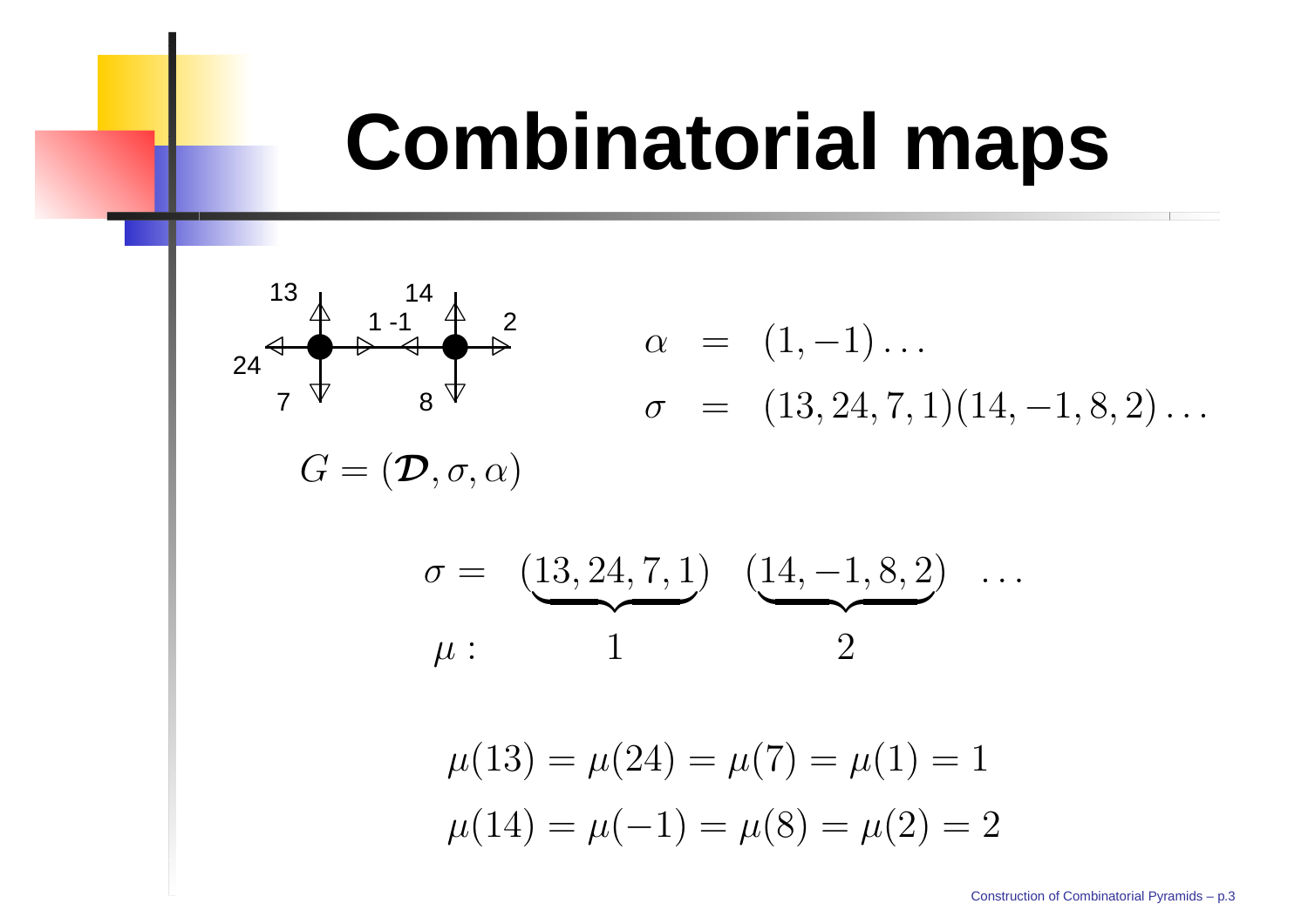# **A** 3 × 3 **grid**

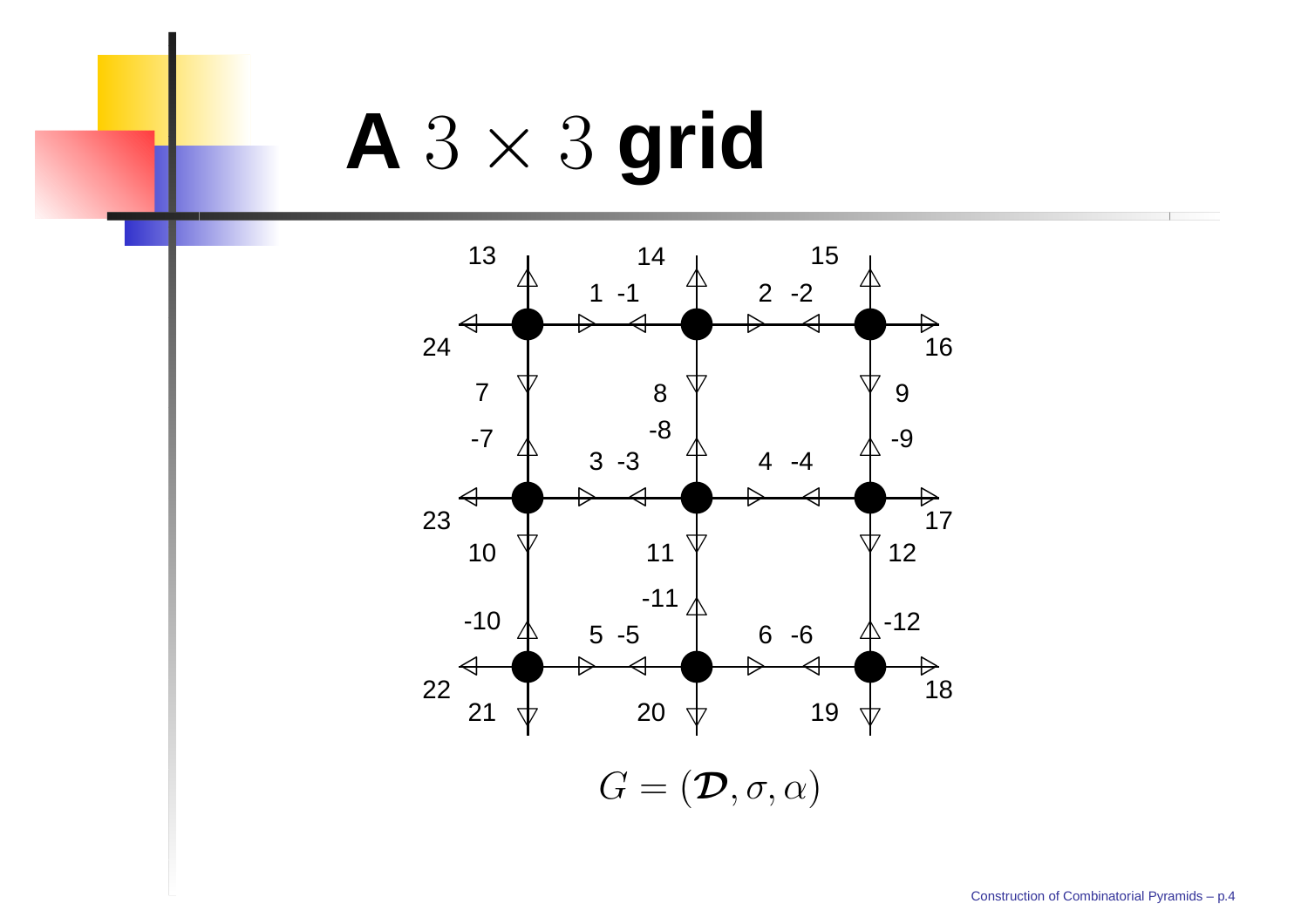### **Reduction : Contraction kernel**

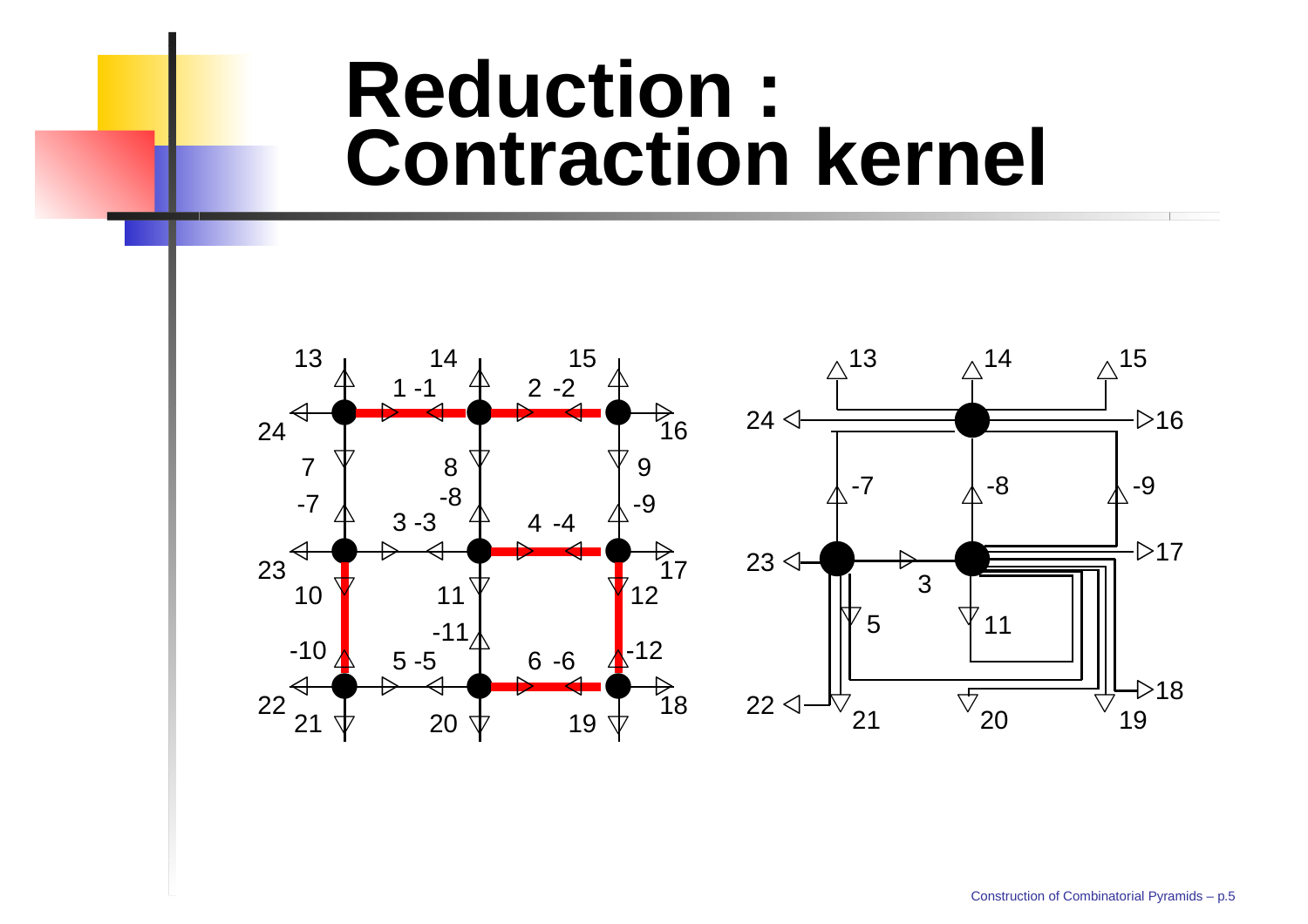# **Definition of a contraction kernel**

 $K$  : forest of  $G = (\mathcal{D}, \sigma, \alpha)$ . Montan ver t 1991, Jolion 92, 2001, Haximusa 2002,2003  $\longrightarrow$ Iterativ e decimationIf the function  $\lambda$  s.t.  $\lambda(v,v$  $\prime$ )  $=1$  if  $v$  and  $v$  $^{\prime}$  should be merged,  $0$ otherwise. is known and if few processors available...  $\rightarrow$  Union & find.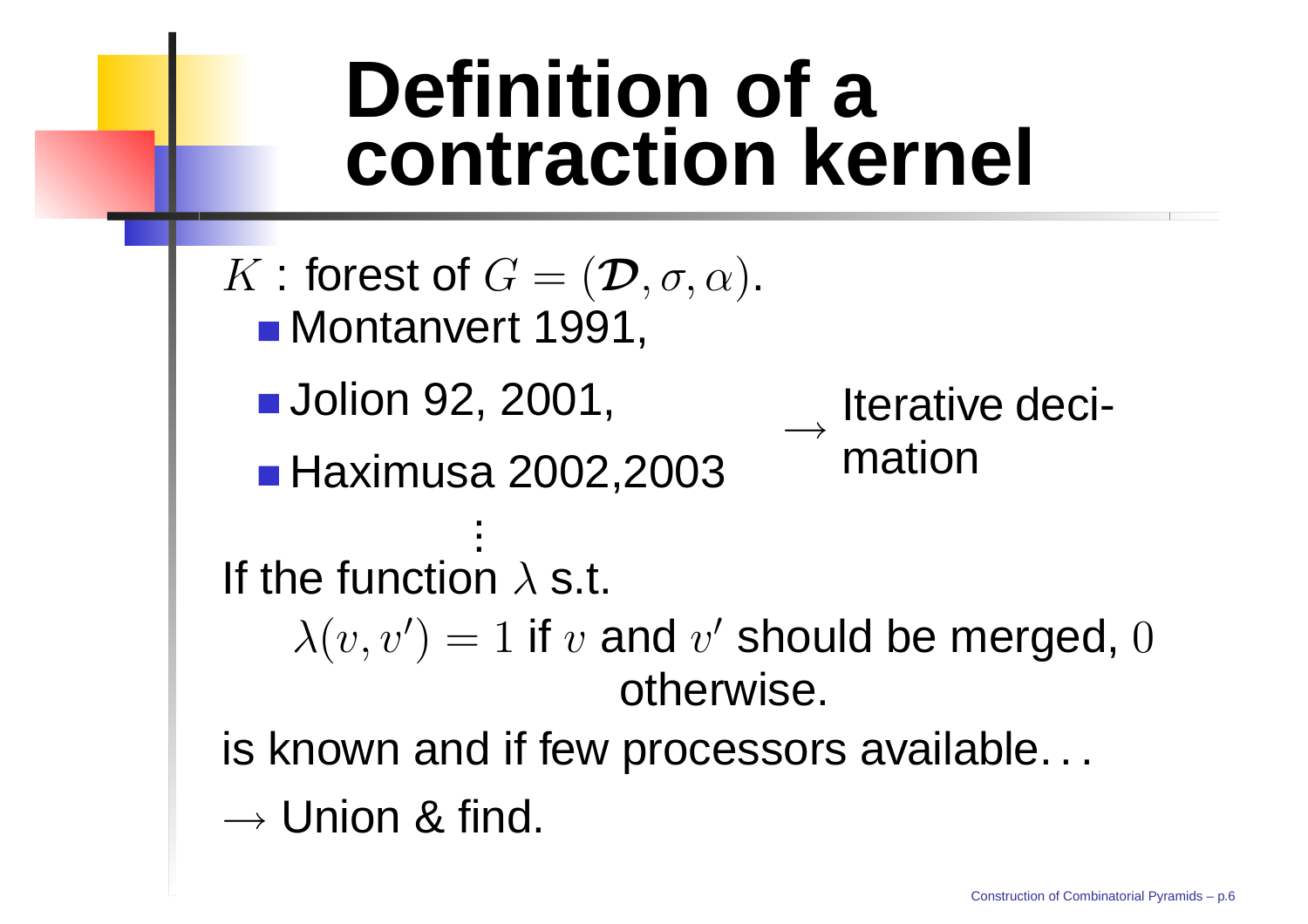### **Union-Find: Data structure**

 $father\colon$  Array of integers (pointers) encoding the trees.



 $father(v_3)$  $=$   $v_2;$  $father(v_2)$  $= v_1;$  $father(v_4)$  $= v_1;$  $father(v_1)$  $= \ \ v_1.$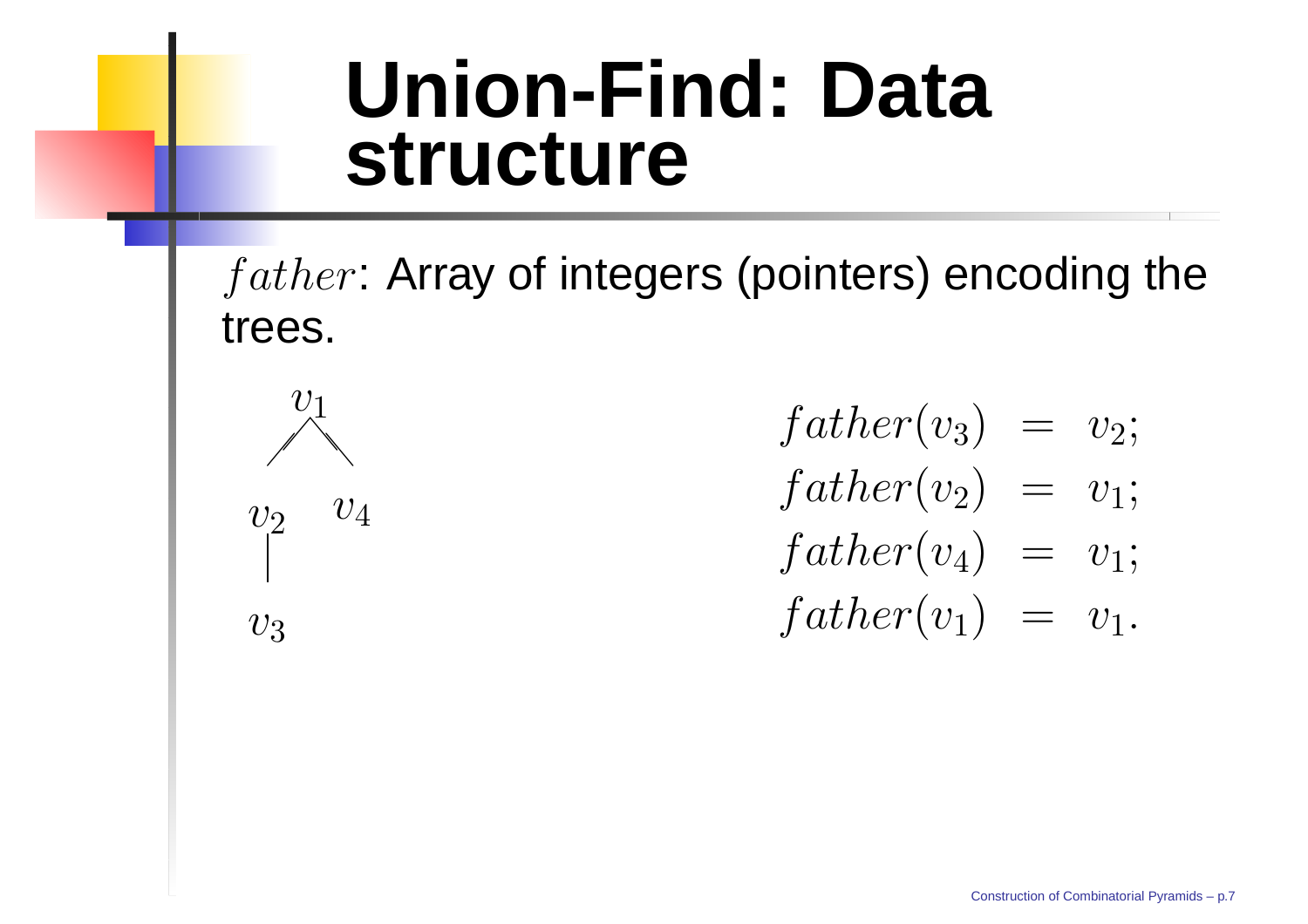### **Union-Find operations**

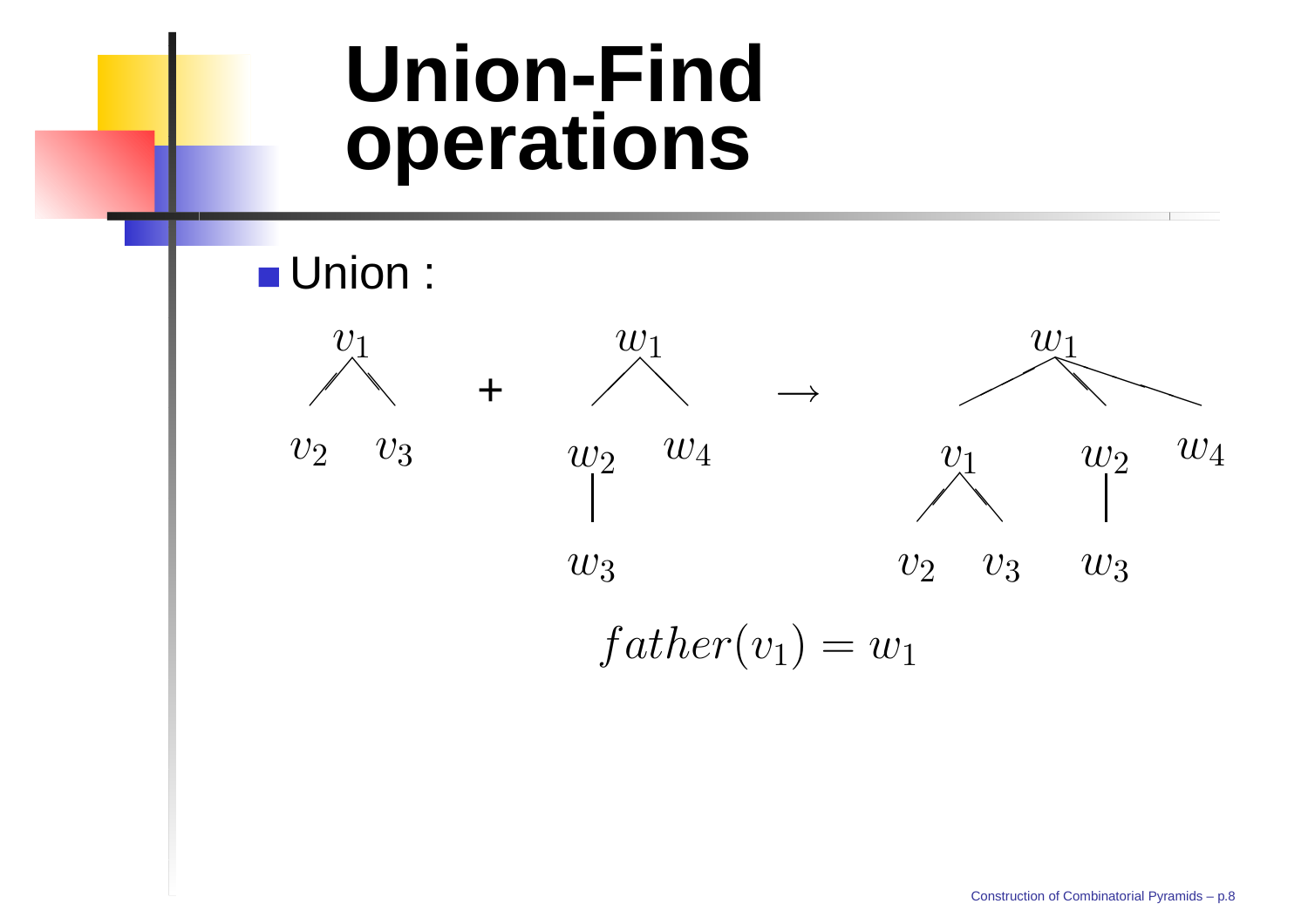## **Union-Find operations**

#### Find Compress:



```
1 \: find_compress(array {\bf father},vertex v)
3 if \textbf{father}(v) == v )
4 return v;
         else
        {
            father(v) = find\_compress(father,father(v))return father(v)}
```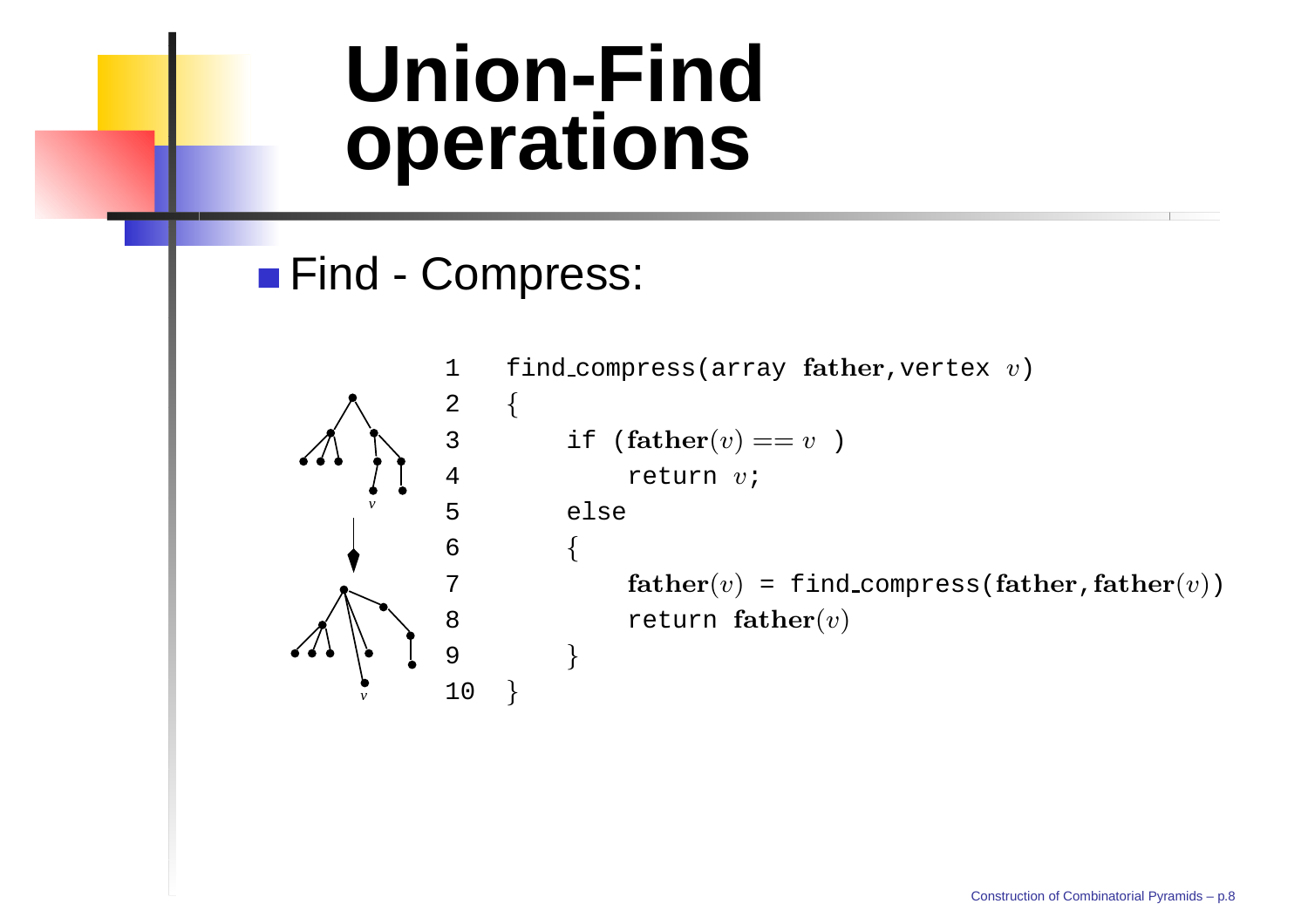# **Construction scheme**

```
11 contraction kernel K = \emptyset22 top of the pyramid G_l = (\mathcal{SD}_l, \sigma_l, \alpha)344 Tor any vertex v in G_l5\texttt{5} \qquad \qquad \textbf{father}(v) = v66           For any dart b \in \mathcal{SD}_l7\left\{ \right\}8
                f_1= find_compress(\mathbf{father}, \mu(b))9f_2= find_compress(\textbf{father}, \mu(\alpha(b)))100 if (f_1 := f_2 \text{ and } \lambda(f_1, f_2))11{
12K = K \cup \{ \alpha^*(b) \}133 father(f_1) = f_214}
15}
16 return
K17
```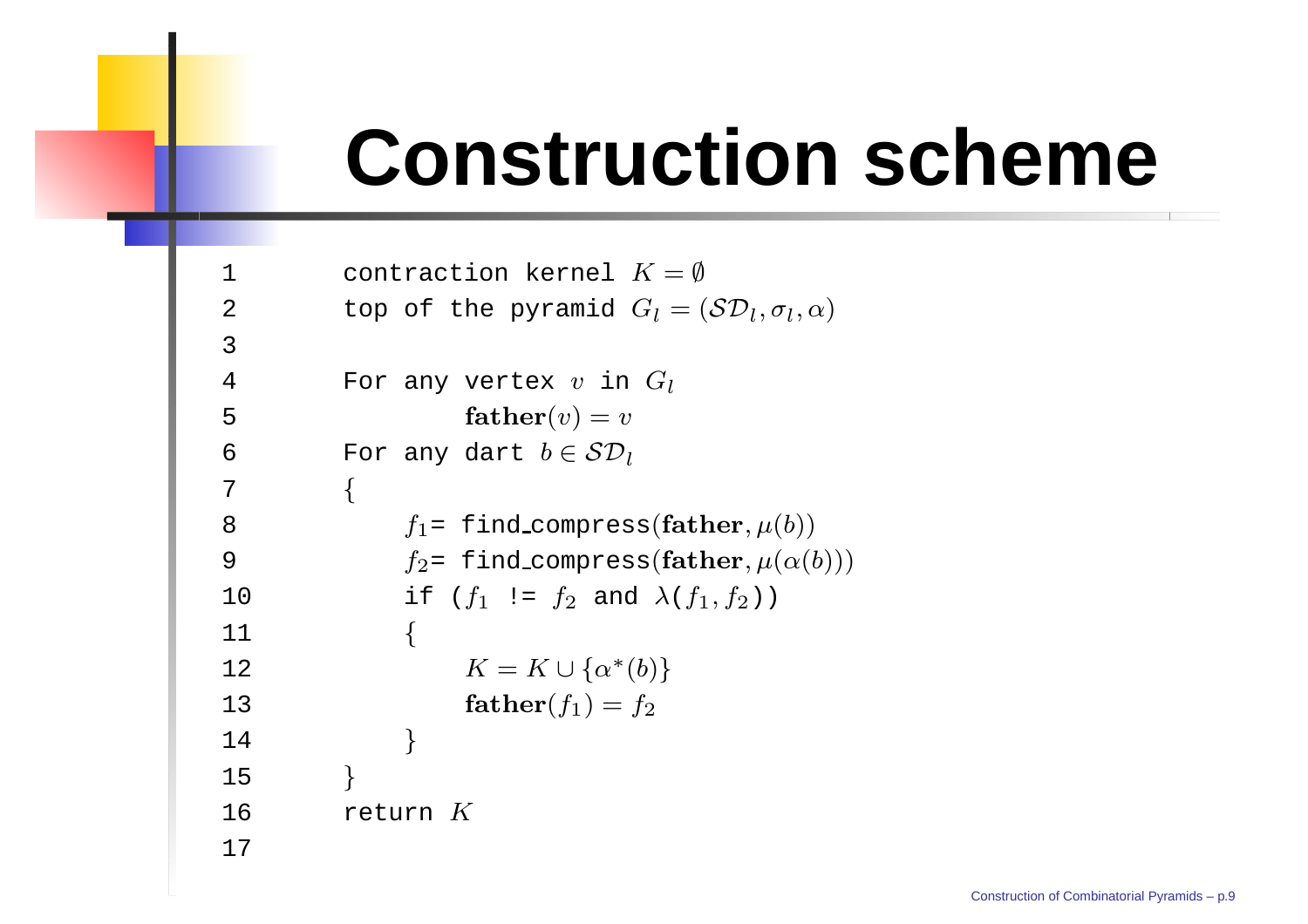# **Execution Times**

|                                                                                                                                                                                                                                                                              |          | execution times   Union & Find   Iterative Decimati |
|------------------------------------------------------------------------------------------------------------------------------------------------------------------------------------------------------------------------------------------------------------------------------|----------|-----------------------------------------------------|
| $64 \times 64$                                                                                                                                                                                                                                                               | $0.01$ s | 0.39s                                               |
| $128 \times 128$                                                                                                                                                                                                                                                             | 0.04s    | 3.13s                                               |
| $256 \times 256$                                                                                                                                                                                                                                                             | 0.19s    | 24.65 s                                             |
| $512 \times 512$                                                                                                                                                                                                                                                             | 0.78 s   | 3 min 14s                                           |
| $1024 \times 1024$                                                                                                                                                                                                                                                           | 3.5s     | 25 min 33 s                                         |
| 1600(s)<br>3.5<br>1400<br>3<br>1200<br>$2.5\,$<br>Union & Find<br>1000<br>Iterative decimation<br>2<br>800<br>1.5<br>600<br>$\mathbf{1}$<br>400<br>0.5<br>200<br>$256 \times 256$<br>$256 \times 256$<br>$1024 \times 1024$<br>Construction of Combinatorial Pyramids – p.10 |          |                                                     |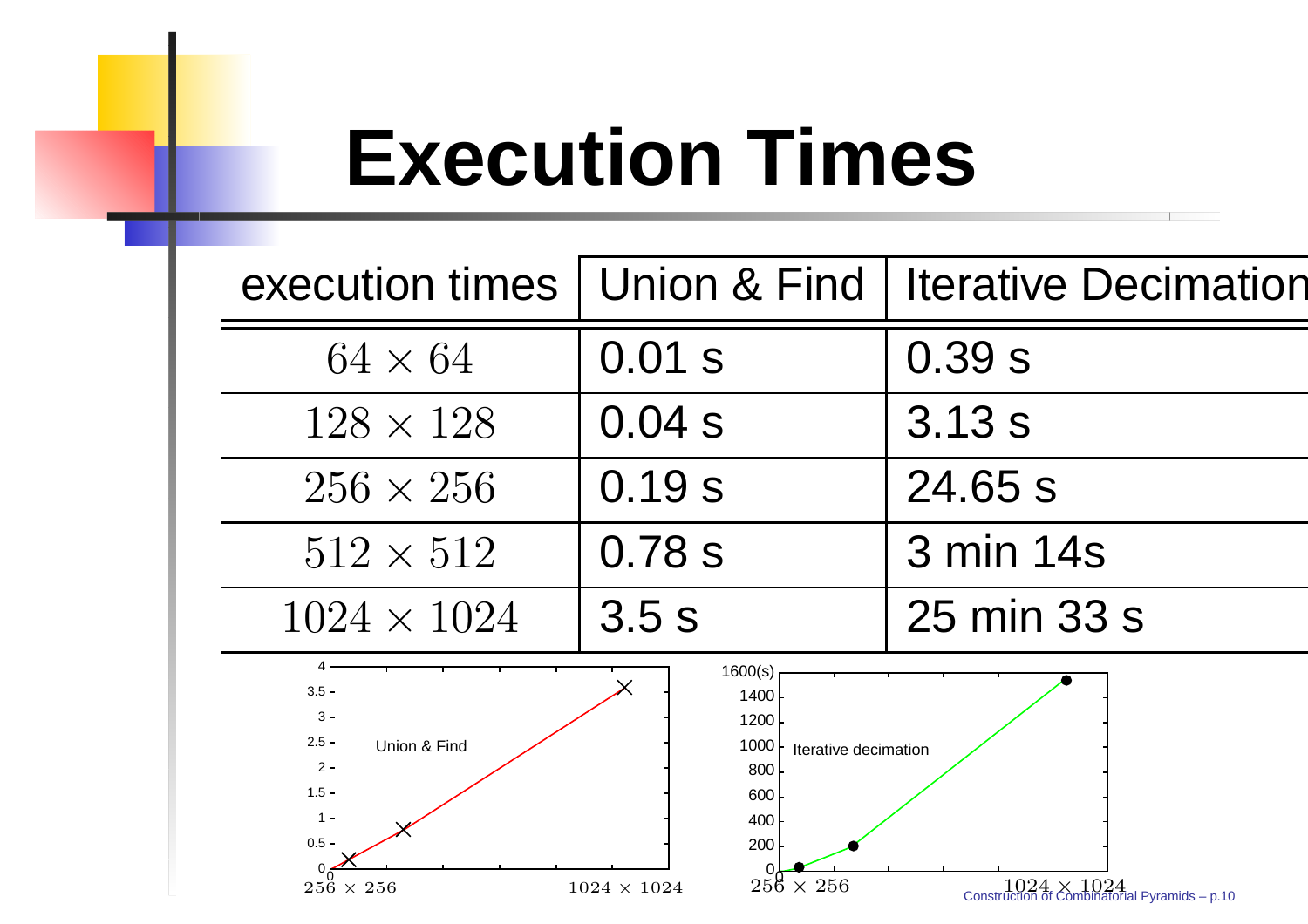# **Which method should we use ?**

|                  | Advantages                          | <b>Drawbacks</b>  |
|------------------|-------------------------------------|-------------------|
|                  | Kernels of any<br>depth             | attachements      |
| Union & Find     | $\blacksquare$ Fast,                |                   |
|                  | lacktriangleright "logical levels". |                   |
|                  | selection of                        | iterative         |
| <b>Iterative</b> | Survivors,                          | long processing   |
|                  |                                     | times,            |
|                  | $\blacksquare$ attachements.        | no logical level. |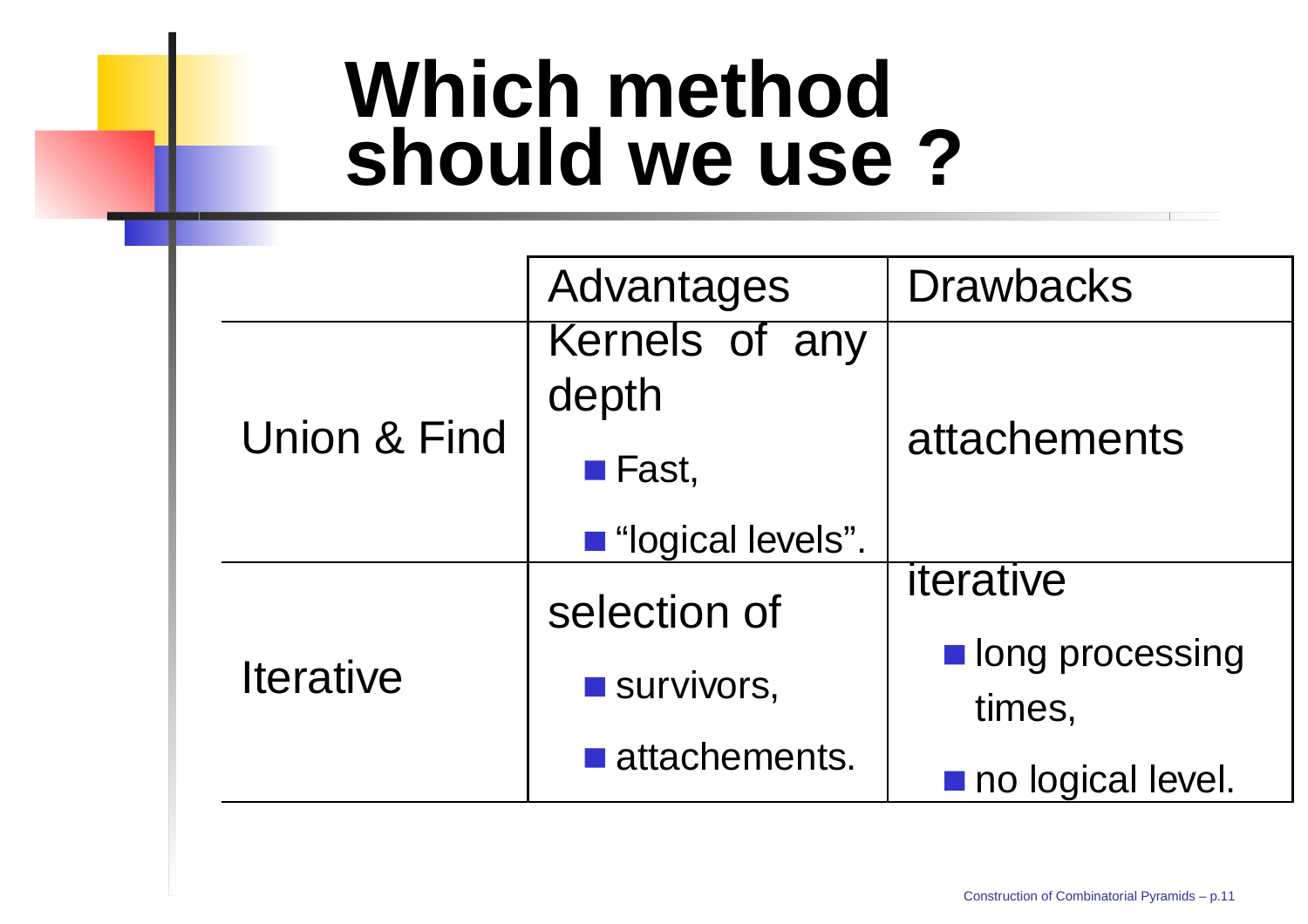# **Construction of the pyramid**

 $G_i$ ↓ contraction kernel  $G_{i+1}$ ↓ remo val kernel  $G_{i+2}$ 

 $\mathcal{P} = (G_0, G_1 \dots, G_n).$ 

Embedding : receptiv e field (recursiv e uses of the parent-child relationship).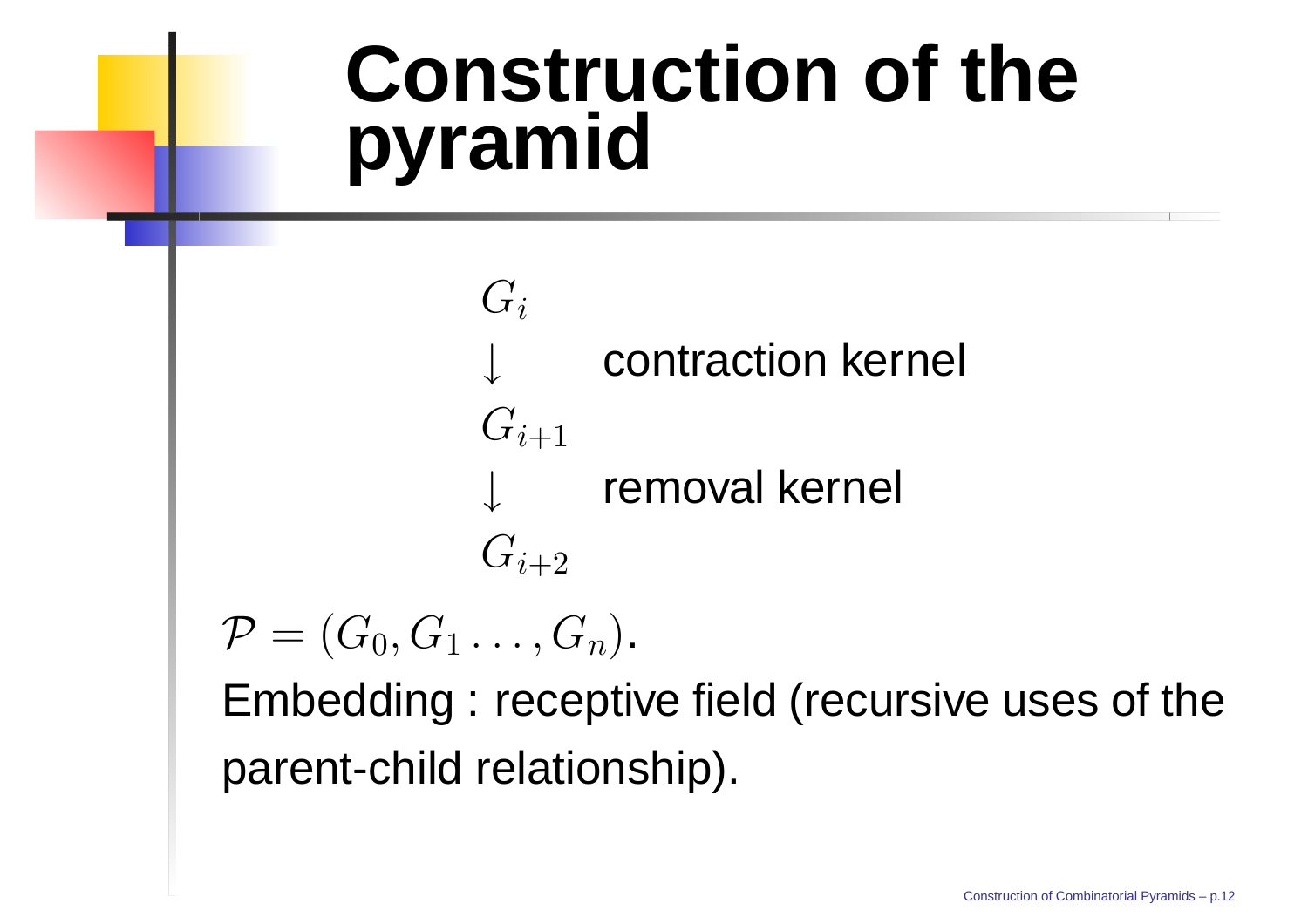### **A new construction scheme**

 $\mathcal{P} = (G_0, G_1 \dots, G_n)$  with  $G_i = (\mathcal{D}_i, \sigma_i, \alpha)$  and :  ${\mathcal D}_n \subset {\mathcal D}_{n-1} \cdots \subset {\mathcal D}_0$ Two functions :  $\begin{cases} \forall b \in \mathcal{D}_O & b \in \mathcal{D}_{level(b)-1}, b \notin \mathcal{D}_{level(b)} \\ \forall i \in \{1, \ldots, n\} & state(i) \in \{Contracted, Removed\} \end{cases}$  $\longrightarrow$  $\rightarrow \mathcal{P} = (G_0, level, state)$ Construction scheme : $\mathcal{P} = (G_0, G_n, level)$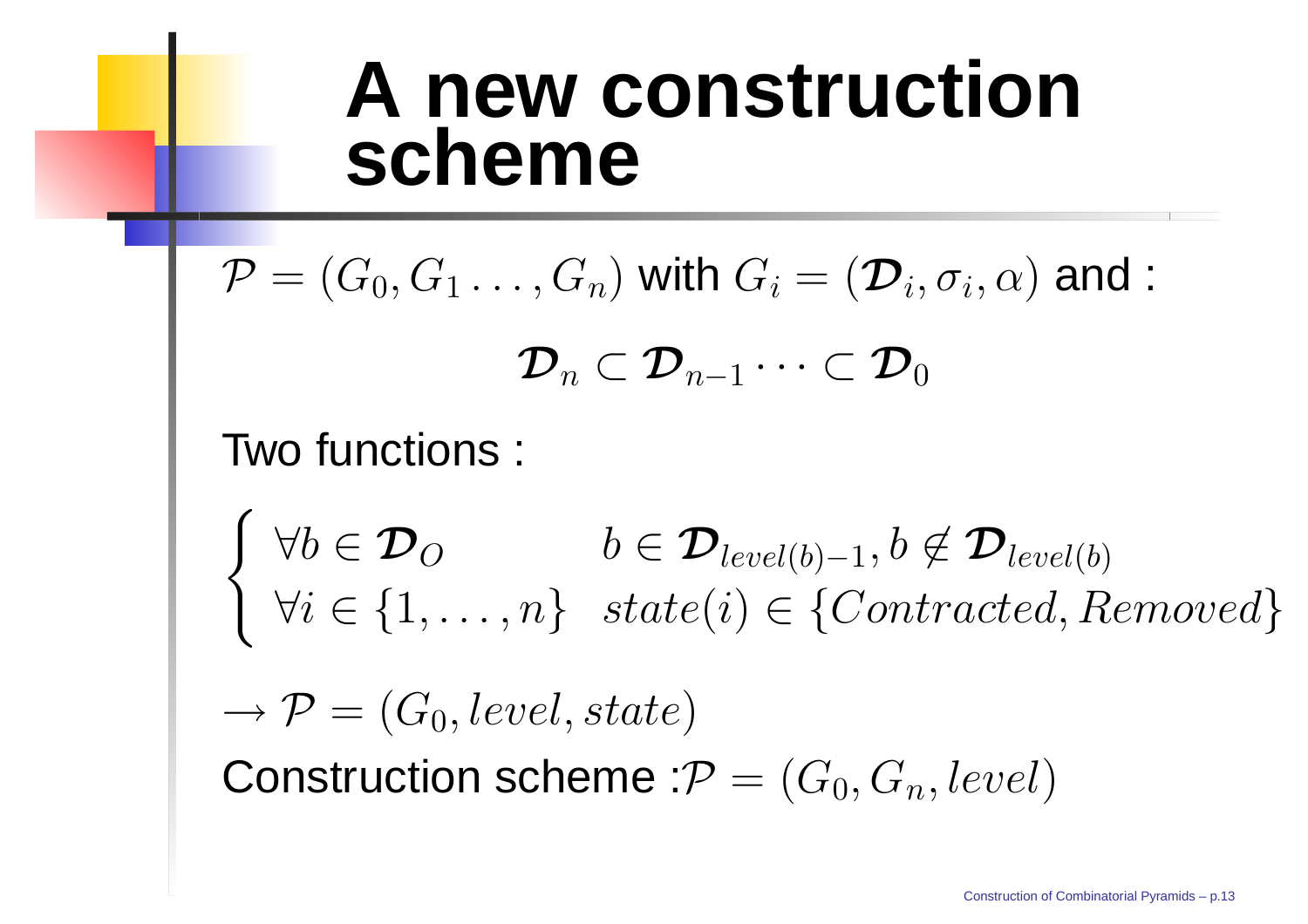# **Retrieving features**

### ■ Bottom-up

|                    | sequential                     | parallel                                  |
|--------------------|--------------------------------|-------------------------------------------|
|                    | $\mathcal{O}( \partial G_i )$  | $\mathcal{O}(\log( \partial G_i ))$       |
| $(G_1,\ldots,G_n)$ | $\mathcal{O}( \mathcal{D}_0 )$ | $\mid \mathcal{O}(\log( \mathcal{D}_0 ))$ |

■ Top-down:

|                          | sequential                         | parallel                                                                  |
|--------------------------|------------------------------------|---------------------------------------------------------------------------|
| $region   \sigma_i^*(b)$ | $\mathcal{O}( R_{\sigma_i^*(b)} )$ | $\mathcal{O}(\log(R_{\sigma_i^*(b)}))$                                    |
| border                   |                                    | $\mathcal{O}( \partial RF_i(b) )   \mathcal{O}(\log( \partial RF_i(b) ))$ |